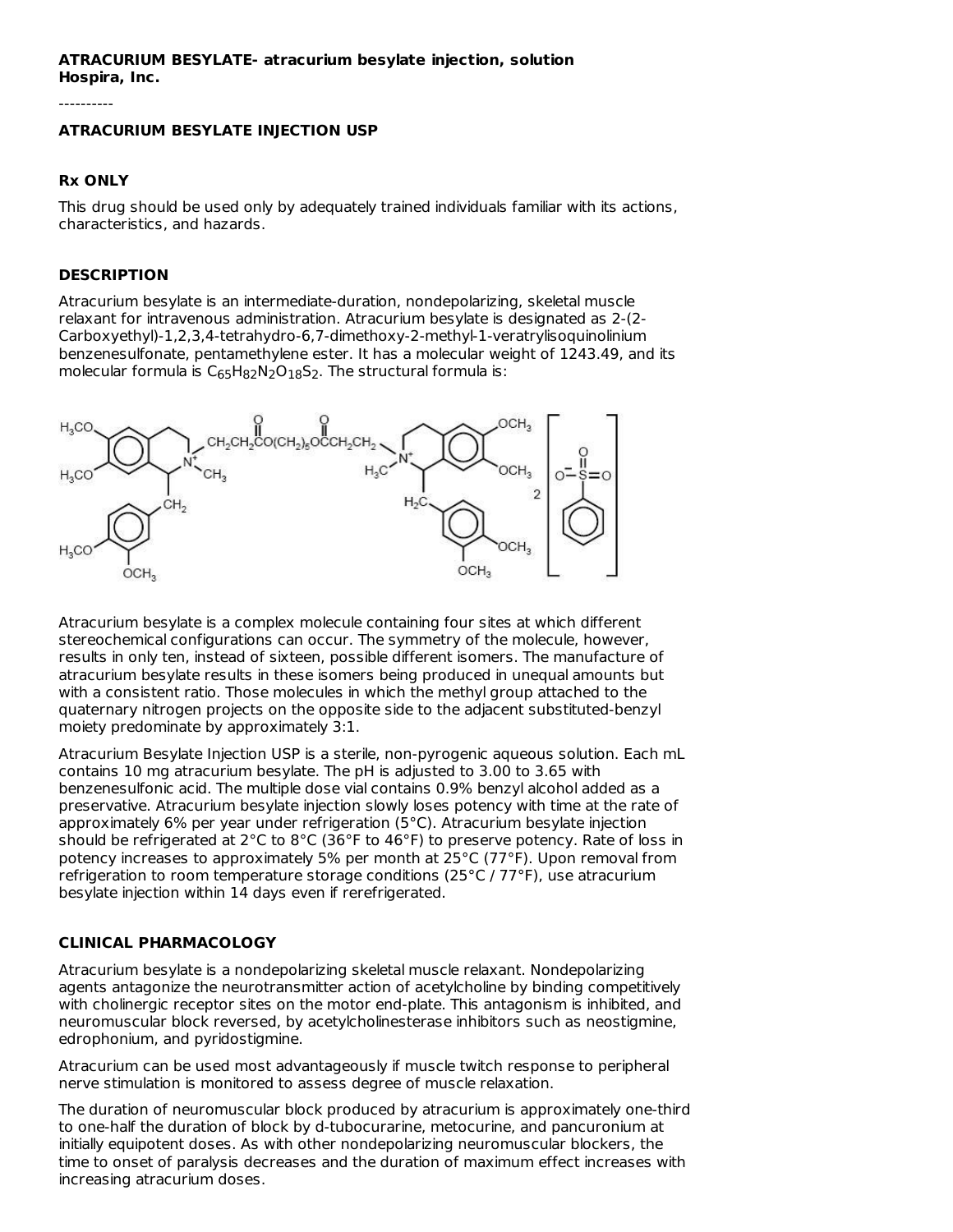The ED $_{95}$  (dose required to produce 95% suppression of the muscle twitch response with balanced anesthesia) has averaged 0.23 mg/kg (0.11 to 0.26 mg/kg in various studies). An initial atracurium dose of 0.4 to 0.5 mg/kg generally produces maximum neuromuscular block within 3 to 5 minutes of injection, with good or excellent intubation conditions within 2 to 2.5 minutes in most patients. Recovery from neuromuscular block (under balanced anesthesia) can be expected to begin approximately 20 to 35 minutes after injection. Under balanced anesthesia, recovery to 25% of control is achieved approximately 35 to 45 minutes after injection, and recovery is usually 95% complete approximately 60 to 70 minutes after injection. The neuromuscular blocking action of atracurium is enhanced in the presence of potent inhalation anesthetics. Isoflurane and enflurane increase the potency of atracurium and prolong neuromuscular block by approximately 35%; however, halothane's potentiating effect (approximately 20%) is marginal (see **DOSAGE AND ADMINISTRATION**).

Repeated administration of maintenance doses of atracurium has no cumulative effect on the duration of neuromuscular block if recovery is allowed to begin prior to repeat dosing. Moreover, the time needed to recover from repeat doses does not change with additional doses. Repeat doses can therefore be administered at relatively regular intervals with predictable results. After an initial dose of 0.4 to 0.5 mg/kg under balanced anesthesia, the first maintenance dose (suggested maintenance dose is 0.08 to 0.10 mg/kg) is generally required within 20 to 45 minutes, and subsequent maintenance doses are usually required at approximately 15 to 25 minute intervals.

Once recovery from atracurium's neuromuscular blocking effects begins, it proceeds more rapidly than recovery from d-tubocurarine, metocurine, and pancuronium. Regardless of the atracurium dose, the time from start of recovery (from complete block) to complete (95%) recovery is approximately 30 minutes under balanced anesthesia, and approximately 40 minutes under halothane, enflurane or isoflurane. Repeated doses have no cumulative effect on recovery rate.

Reversal of neuromuscular block produced by atracurium can be achieved with an anticholinesterase agent such as neostigmine, edrophonium, or pyridostigmine, in conjunction with an anticholinergic agent such as atropine or glycopyrrolate. Under balanced anesthesia, reversal can usually be attempted approximately 20 to 35 minutes after an initial atracurium besylate dose of 0.4 to 0.5 mg/kg, or approximately 10 to 30 minutes after a 0.08 to 0.10 mg/kg maintenance dose, when recovery of muscle twitch has started. Complete reversal is usually attained within 8 to 10 minutes of the administration of reversing agents. Rare instances of breathing difficulties, possibly related to incomplete reversal, have been reported following attempted pharmacologic antagonism of atracurium-induced neuromuscular block. As with other agents in this class, the tendency for residual neuromuscular block is increased if reversal is attempted at deep levels of block or if inadequate doses of reversal agents are employed.

The pharmacokinetics of atracurium in humans are essentially linear within the 0.3 to 0.6 mg/kg dose range. The elimination half-life is approximately 20 minutes. THE DURATION OF NEUROMUSCULAR BLOCK PRODUCED BY ATRACURIUM BESYLATE DOES NOT CORRELATE WITH PLASMA PSEUDOCHOLINESTERASE LEVELS AND IS NOT ALTERED BY THE ABSENCE OF RENAL FUNCTION. This is consistent with the results of in vitro studies which have shown that atracurium is inactivated in plasma via two nonoxidative pathways: ester hydrolysis, catalyzed by nonspecific esterases; and Hofmann elimination, a nonenzymatic chemical process which occurs at physiological pH. Some placental transfer occurs in humans.

Radiolabel studies demonstrated that atracurium undergoes extensive degradation in cats, and that neither kidney nor liver plays a major role in this elimination. Biliary and urinary excretion were the major routes of excretion of radioactivity (totaling >90% of the labeled dose within 7 hours of dosing), of which atracurium represented only a minor fraction. The metabolites in bile and urine were similar, including products of Hofmann elimination and ester hydrolysis.

Elderly patients may have slightly altered pharmacokinetic parameters compared to younger patients, with a slightly decreased total plasma clearance which is offset by a corresponding increase in volume of distribution. The net effect is that there has been no significant difference in clinical duration and recovery from neuromuscular block observed between elderly and younger patients receiving atracurium besylate.

Atracurium is a less potent histamine releaser than d-tubocurarine or metocurine.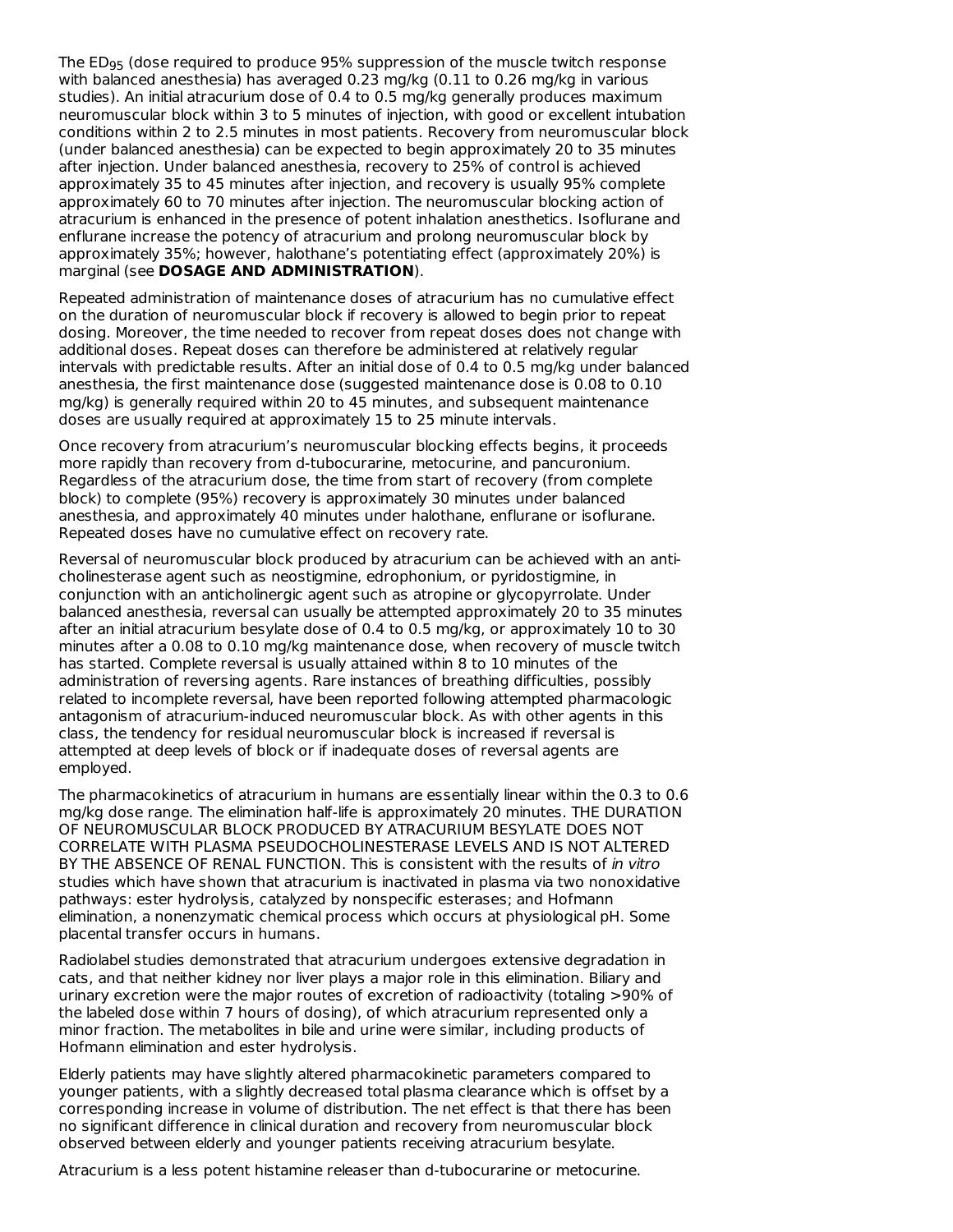Histamine release is minimal with initial atracurium besylate doses up to 0.5 mg/kg, and hemodynamic changes are minimal within the recommended dose range. A moderate histamine release and significant falls in blood pressure have been seen following 0.6 mg/kg of atracurium besylate. The histamine and hemodynamic responses were poorly correlated. The effects were generally short-lived and manageable, but the possibility of substantial histamine release in sensitive individuals or in patients in whom substantial histamine release would be especially hazardous (e.g., patients with significant cardiovascular disease) must be considered.

It is not known whether the prior use of other nondepolarizing neuromuscular blocking agents has any effect on the activity of atracurium. The prior use of succinylcholine decreases by approximately 2 to 3 minutes the time to maximum block induced by atracurium besylate, and may increase the depth of block. Atracurium should be administered only after a patient recovers from succinylcholine-induced neuromuscular block.

## **INDICATIONS AND USAGE**

Atracurium besylate injection is indicated, as an adjunct to general anesthesia, to facilitate endotracheal intubation and to provide skeletal muscle relaxation during surgery or mechanical ventilation.

# **CONTRAINDICATIONS**

Atracurium besylate is contraindicated in patients known to have a hypersensitivity to it. Use of atracurium besylate from multiple dose vials containing benzyl alcohol as a preservative is contraindicated in patients with a known hypersensitivity to benzyl alcohol.

## **WARNINGS**

ATRACURIUM SHOULD BE USED ONLY BY THOSE SKILLED IN AIRWAY MANAGEMENT AND RESPIRATORY SUPPORT. EQUIPMENT AND PERSONNEL MUST BE IMMEDIATELY AVAILABLE FOR ENDOTRACHEAL INTUBATION AND SUPPORT OF VENTILATION, INCLUDING ADMINISTRATION OF POSITIVE PRESSURE OXYGEN. ADEQUACY OF RESPIRATION MUST BE ASSURED THROUGH ASSISTED OR CONTROLLED VENTILATION. ANTICHOLINESTERASE REVERSAL AGENTS SHOULD BE IMMEDIATELY AVAILABLE.

DO NOT GIVE ATRACURIUM BESYLATE BY INTRAMUSCULAR ADMINISTRATION.

Atracurium has no known effect on consciousness, pain threshold, or cerebration. It should be used only with adequate anesthesia.

Atracurium besylate injection, which has an acid pH, should not be mixed with alkaline solutions (e.g., barbiturate solutions) in the same syringe or administered simultaneously during intravenous infusion through the same needle. Depending on the resultant pH of such mixtures, atracurium may be inactivated and a free acid may be precipitated.

Atracurium besylate injection 10 mL multiple dose vials contain benzyl alcohol. In neonates, benzyl alcohol has been associated with an increased incidence of neurological and other complications which are sometimes fatal. Atracurium besylate 5 mL single use vials do not contain benzyl alcohol (see **PRECAUTIONS: Pediatric Use**).

**Anaphylaxis:** Severe anaphylactic reactions to neuromuscular blocking agents, including atracurium besylate, have been reported. These reactions have in some cases been life-threatening and fatal. Due to the potential severity of these reactions, the necessary precautions, such as the immediate availability of appropriate emergency treatment, should be taken. Precautions should also be taken in those individuals who have had previous anaphylactic reactions to other neuromuscular blocking agents since cross-reactivity between neuromuscular blocking agents, both depolarizing and nondepolarizing, has been reported in this class of drugs.

**Risk of Death due to Medication Errors:** Administration of atracurium besylate results in paralysis, which may lead to respiratory arrest and death; this progression may be more likely to occur in a patient for whom it is not intended. Confirm proper selection of intended product and avoid confusion with other injectable solutions that are present in critical care and other clinical settings. If another healthcare provider is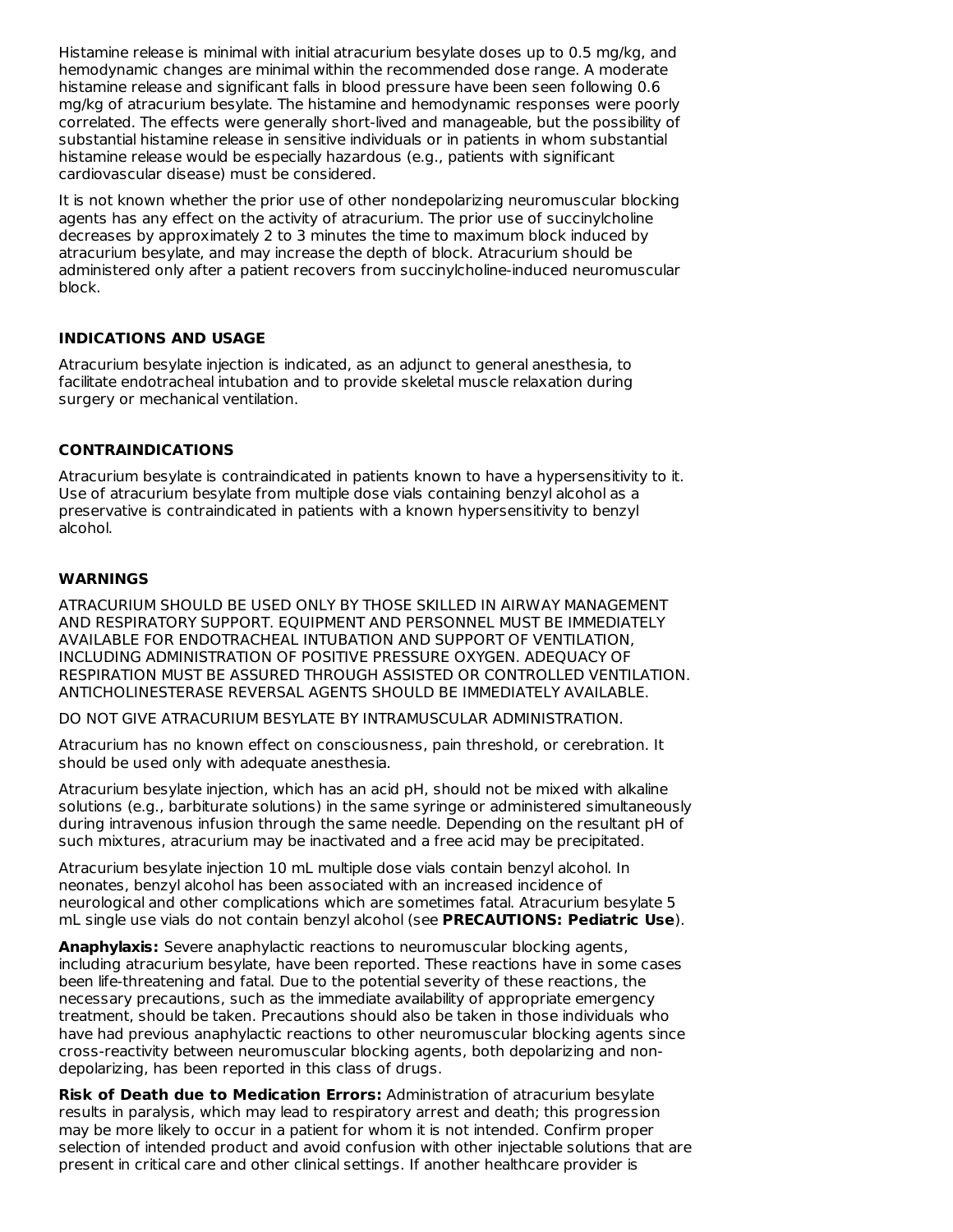administering the product, ensure that the intended dose is clearly labeled and communicated.

#### **PRECAUTIONS**

Since allergic cross-reactivity has been reported in this class, request information from your patients about previous anaphylactic reactions to other neuromuscular blocking agents. In addition, inform your patients that severe anaphylactic reactions to neuromuscular blocking agents, including atracurium besylate have been reported.

**General:** Although atracurium is a less potent histamine releaser than d-tubocurarine or metocurine, the possibility of substantial histamine release in sensitive individuals must be considered. Special caution should be exercised in administering atracurium to patients in whom substantial histamine release would be especially hazardous (e.g., patients with clinically significant cardiovascular disease) and in patients with any history (e.g., severe anaphylactoid reactions or asthma) suggesting a greater risk of histamine release. In these patients, the recommended initial atracurium besylate dose is lower (0.3 to 0.4 mg/kg) than for other patients and should be administered slowly or in divided doses over one minute.

Since atracurium has no clinically significant effects on heart rate in the recommended dosage range, it will not counteract the bradycardia produced by many anesthetic agents or vagal stimulation. As a result, bradycardia during anesthesia may be more common with atracurium than with other muscle relaxants.

Atracurium may have profound effects in patients with myasthenia gravis, Eaton-Lambert syndrome, or other neuromuscular diseases in which potentiation of nondepolarizing agents has been noted. The use of a peripheral nerve stimulator is especially important for assessing neuromuscular block in these patients. Similar precautions should be taken in patients with severe electrolyte disorders or carcinomatosis.

Multiple factors in anesthesia practice are suspected of triggering malignant hyperthermia (MH), a potentially fatal hypermetabolic state of skeletal muscle. Halogenated anesthetic agents and succinylcholine are recognized as the principal pharmacologic triggering agents in MH-susceptible patients; however, since MH can develop in the absence of established triggering agents, the clinician should be prepared to recognize and treat MH in any patient scheduled for general anesthesia. Reports of MH have been rare in cases in which atracurium has been used. In studies of MHsusceptible animals (swine) and in a clinical study of MH-susceptible patients, atracurium did not trigger this syndrome.

Resistance to nondepolarizing neuromuscular blocking agents may develop in burn patients. Increased doses of nondepolarizing muscle relaxants may be required in burn patients and are dependent on the time elapsed since the burn injury and the size of the burn.

The safety of atracurium has not been established in patients with bronchial asthma.

**Long-Term Use in Intensive Care Unit (ICU):** When there is a need for long-term mechanical ventilation, the benefits-to-risk ratio of neuromuscular block must be considered. The long-term (1 to 10 days) infusion of atracurium besylate during mechanical ventilation in the ICU has been evaluated in several studies. Average infusion rates of 11 to 13 mcg/kg per minute (range: 4.5 to 29.5) were required to achieve adequate neuromuscular block. These data suggest that there is wide interpatient variability in dosage requirements. In addition, these studies have shown that dosage requirements may decrease or increase with time. Following discontinuation of infusion of atracurium besylate in these ICU studies, spontaneous recovery of four twitches in a train-of- four occurred in an average of approximately 30 minutes (range: 15 to 75 minutes) and spontaneous recovery to a train-of-four ratio >75% (the ratio of height of the fourth to the first twitch in a train-of-four) occurred in an average of approximately 60 minutes (range: 32 to 108 minutes).

Little information is available on the plasma levels and clinical consequences of atracurium metabolites that may accumulate during days to weeks of atracurium administration in ICU patients. Laudanosine, a major biologically active metabolite of atracurium without neuromuscular blocking activity, produces transient hypotension and, in higher doses, cerebral excitatory effects (generalized muscle twitching and seizures) when administered to several species of animals. There have been rare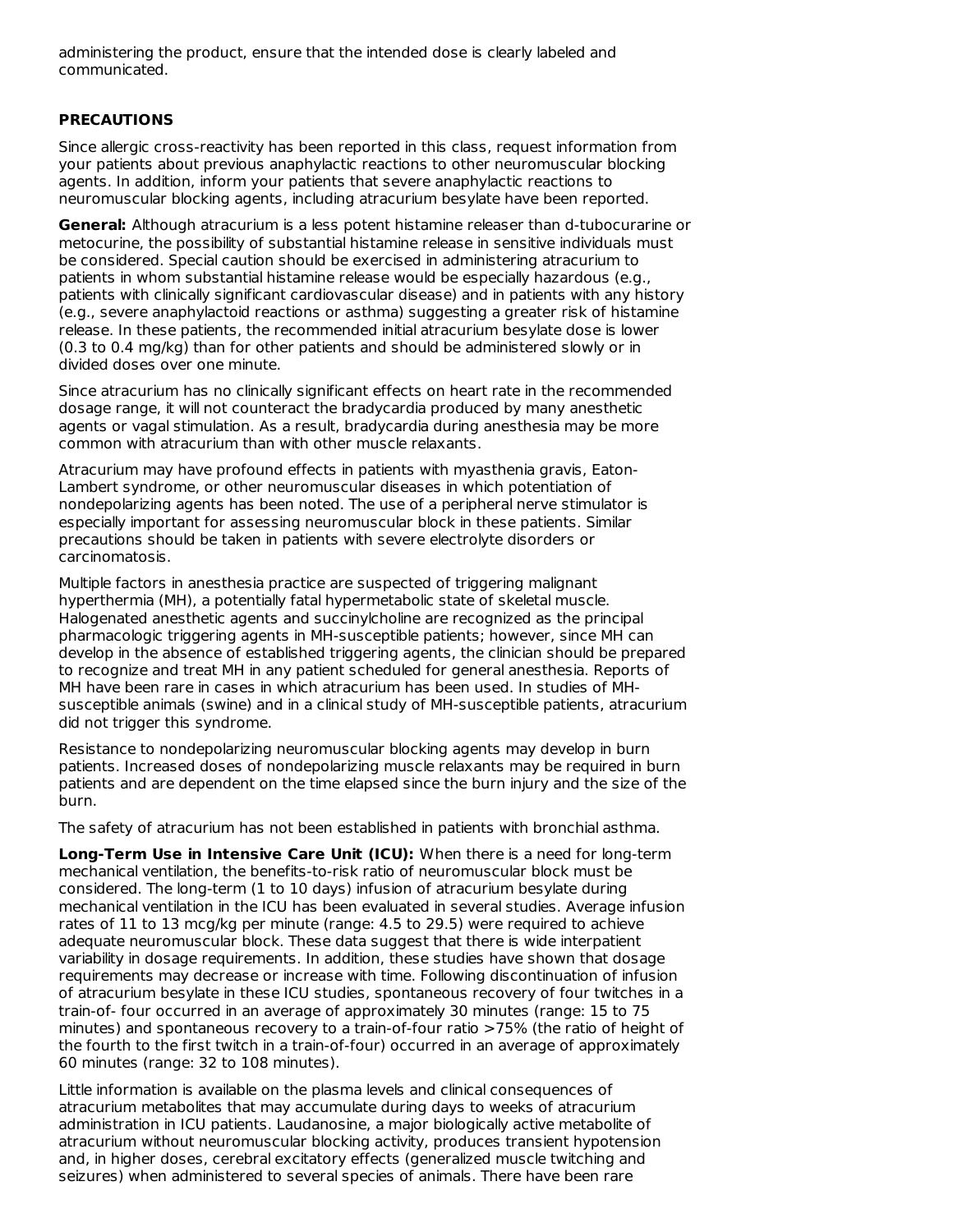spontaneous reports of seizures in ICU patients who have received atracurium or other agents. These patients usually had predisposing causes (such as head trauma, cerebral edema, hypoxic encephalopathy, viral encephalitis, uremia). There are insufficient data to determine whether or not laudanosine contributes to seizures in ICU patients.

WHENEVER THE USE OF ATRACURIUM OR ANY NEUROMUSCULAR BLOCKING AGENT IS CONTEMPLATED IN THE ICU, IT IS RECOMMENDED THAT NEUROMUSCULAR TRANSMISSION BE MONITORED CONTINUOUSLY DURING ADMINISTRATION WITH THE HELP OF A NERVE STIMULATOR. ADDITIONAL DOSES OF ATRACURIUM OR ANY OTHER NEUROMUSCULAR BLOCKING AGENT SHOULD NOT BE GIVEN BEFORE THERE IS A DEFINITE RESPONSE TO  ${\tt T}_1$  or to the first twitch. If no response is elicited, INFUSION ADMINISTRATION SHOULD BE DISCONTINUED UNTIL A RESPONSE RETURNS.

Hemofiltration has a minimal effect on plasma levels of atracurium and its metabolites, including laudanosine. The effects of hemodialysis and hemoperfusion on plasma levels of atracurium and its metabolites are unknown.

**Drug Interactions:** Drugs which may enhance the neuromuscular blocking action of atracurium include: enflurane; isoflurane; halothane; certain antibiotics, especially the aminoglycosides and polymyxins; lithium; magnesium salts; procainamide; and quinidine.

If other muscle relaxants are used during the same procedure, the possibility of a synergistic or antagonist effect should be considered.

The prior administration of succinylcholine does not enhance the duration, but quickens the onset and may increase the depth, of neuromuscular block induced by atracurium besylate. Atracurium should not be administered until a patient has recovered from succinylcholine-induced neuromuscular block.

**Carcinogenesis, Mutagenesis, Impairment of Fertility:** Carcinogenesis and fertility studies have not been performed. Atracurium was evaluated in a battery of three shortterm mutagenicity tests. It was non-mutagenic in both the Ames Salmonella assay at concentrations up to 1000 mcg/plate, and in a rat bone marrow cytogenicity assay at up to paralyzing doses. A positive response was observed in the mouse lymphoma assay under conditions (80 and 100 mcg/mL, in the absence of metabolic activation) which killed over 80% of the treated cells; there was no mutagenicity at 60 mcg/mL and lower, concentrations which killed up to half of the treated cells. A far weaker response was observed in the presence of metabolic activation at concentrations (1200 mcg/mL and higher) which also killed over 80% of the treated cells.

Mutagenicity testing is intended to simulate chronic (years to lifetime) exposure in an effort to determine potential carcinogenicity. Thus, a single positive mutagenicity response for a drug used infrequently and/or briefly is of questionable clinical relevance.

**Pregnancy: Teratogenic Effects:** Atracurium besylate has been shown to be potentially teratogenic in rabbits when given in doses up to approximately one-half the human dose. There are no adequate and well-controlled studies in pregnant women. Atracurium should be used during pregnancy only if the potential benefit justifies the potential risk to the fetus.

Atracurium besylate was administered subcutaneously on days 6 through 18 of gestation to nonventilated Dutch rabbits. Treatment groups were given either 0.15 mg/kg once daily or 0.10 mg/kg twice daily. Lethal respiratory distress occurred in two 0.15 mg/kg animals and in one 0.10 mg/kg animal, with transient respiratory distress or other evidence of neuromuscular block occurring in 10 of 19 and in 4 of 20 of the 0.15 mg/kg and 0.10 mg/kg animals, respectively. There was an increased incidence of certain spontaneously occurring visceral and skeletal anomalies or variations in one or both treated groups when compared to non-treated controls. The percentage of male fetuses was lower (41% vs. 51%) and the post-implantation losses were increased (15% vs. 8%) in the group given 0.15 mg/kg once daily when compared to the controls; the mean numbers of implants (6.5 vs. 4.4) and normal live fetuses (5.4 vs. 3.8) were greater in this group when compared to the control group.

**Labor and Delivery:** It is not known whether muscle relaxants administered during vaginal delivery have immediate or delayed adverse effects on the fetus or increase the likelihood that resuscitation of the newborn will be necessary. The possibility that forceps delivery will be necessary may increase.

Atracurium besylate (0.3 mg/kg) has been administered to 26 pregnant women during delivery by cesarean section. No harmful effects were attributable to atracurium in any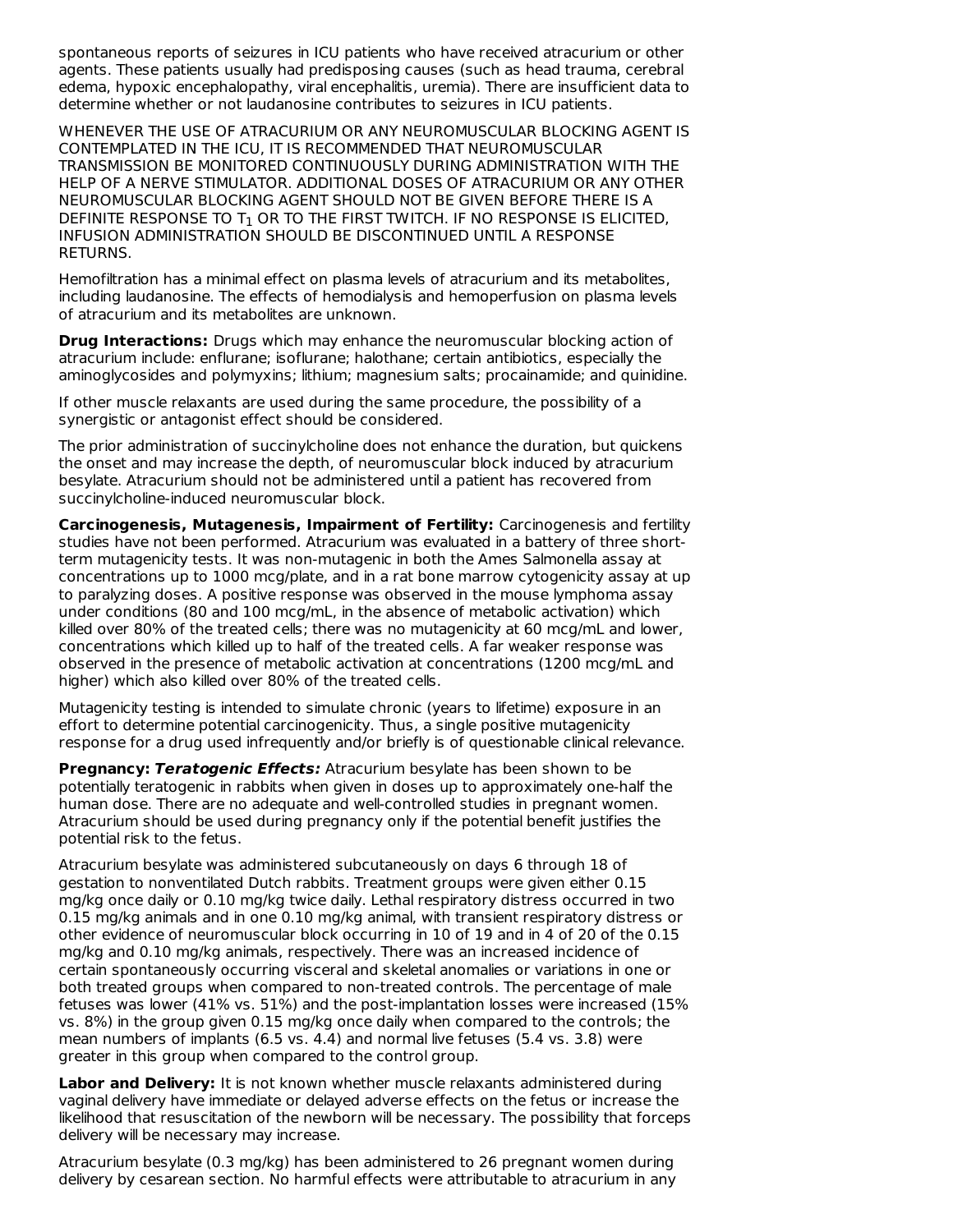of the neonates, although small amounts of atracurium were shown to cross the placental barrier. The possibility of respiratory depression in the neonate should always be considered following cesarean section during which a neuromuscular blocking agent has been administered. In patients receiving magnesium sulfate, the reversal of neuromuscular block may be unsatisfactory and the dose of atracurium besylate should be lowered as indicated.

**Nursing Mothers:** It is not known whether this drug is excreted in human milk. Because many drugs are excreted in human milk, caution should be exercised when atracurium besylate is administered to a nursing woman.

**Pediatric Use:** Safety and effectiveness in pediatric patients below the age of 1 month have not been established.

**Geriatric Use:** Since marketing in 1983, uncontrolled clinical experience and limited data from controlled trials have not identified differences in effectiveness, safety, or dosage requirements between healthy elderly and younger patients (see **CLINICAL PHARMACOLOGY**); however, as with other neuromuscular blocking agents, the use of a peripheral nerve stimulater to monitor neuromuscular function is suggested (see **DOSAGE AND ADMINISTRATION**).

## **ADVERSE REACTIONS**

**Observed in Controlled Clinical Studies:** Atracurium was well tolerated and produced few adverse reactions during extensive clinical trials. Most adverse reactions were suggestive of histamine release. In studies including 875 patients, atracurium was discontinued in only one patient (who required treatment for bronchial secretions) and six other patients required treatment for adverse reactions attributable to atracurium (wheezing in one, hypotension in five). Of the five patients who required treatment for hypotension, three had a history of significant cardiovascular disease. The overall incidence rate for clinically important adverse reactions, therefore, was 7/875 or 0.8%.

Table 1 includes all adverse reaction reported attributable to atracurium during clinical trials with 875 patients.

| <b>Adverse Reaction</b>                                              | Initial Atracurium Dose (mg/kg) |                |             |           |  |  |
|----------------------------------------------------------------------|---------------------------------|----------------|-------------|-----------|--|--|
|                                                                      | $0.00 - 0.30$                   | $0.31 - 0.50*$ | $\geq 0.60$ | Total     |  |  |
|                                                                      | $(n=485)$                       | $(n=366)$      | $(n=24)$    | $(n=875)$ |  |  |
| Skin Flush                                                           | 1.0%                            | $8.7\%$        | 29.2%       | 5.0%      |  |  |
| Erythema                                                             | $0.6\%$                         | 0.5%           | 0%          | 0.6%      |  |  |
| Itching                                                              | $0.4\%$                         | $0\%$          | 0%          | 0.2%      |  |  |
| Wheezing/Bronchial Secretions                                        | $0.2\%$                         | 0.3%           | $0\%$       | 0.2%      |  |  |
| <b>Hives</b>                                                         | $0.2\%$                         | 0%             | 0%          | 0.1%      |  |  |
| $*$ Includes the recommended initial dosage range for most patients. |                                 |                |             |           |  |  |

## **TABLE 1: PERCENT OF PATIENTS REPORTING ADVERSE REACTIONS**

Most adverse reactions were of little clinical significance unless they were associated with significant hemodynamic changes. Table 2 summarizes the incidences of substantial vital sign changes noted during atracurium clinical trials with 530 patients, without cardiovascular disease, in whom these parameters were assessed.

#### **TABLE 2: PERCENT OF PATIENTS SHOWING >30% VITAL SIGN CHANGES FOLLOWING ADMINISTRATION OF ATRACURIUM**

| <b>Vital Sign Change</b>                                          | Initial Atracurium Dose (mg/kg) |                |          |           |  |  |  |
|-------------------------------------------------------------------|---------------------------------|----------------|----------|-----------|--|--|--|
|                                                                   | $0.00 - 0.30$                   | $0.31 - 0.50*$ | ≥0.60    | Total     |  |  |  |
|                                                                   | $(n=365)$                       | $(n=144)$      | $(n=21)$ | $(n=530)$ |  |  |  |
| Mean Arterial Pressure                                            |                                 |                |          |           |  |  |  |
| Increase                                                          | 1.9%                            | 2.8%           | 0%       | 2.1%      |  |  |  |
| Decrease                                                          | 1.1%                            | 2.1%           | 14.3%    | 1.9%      |  |  |  |
| <b>Heart Rate</b>                                                 |                                 |                |          |           |  |  |  |
| Increase                                                          | 1.6%                            | 2.8%           | 4.8%     | 2.1%      |  |  |  |
| Decrease                                                          | 0.8%                            | 0%             | 0%       | 0.6%      |  |  |  |
| *Includes the recommended initial dosage range for most patients. |                                 |                |          |           |  |  |  |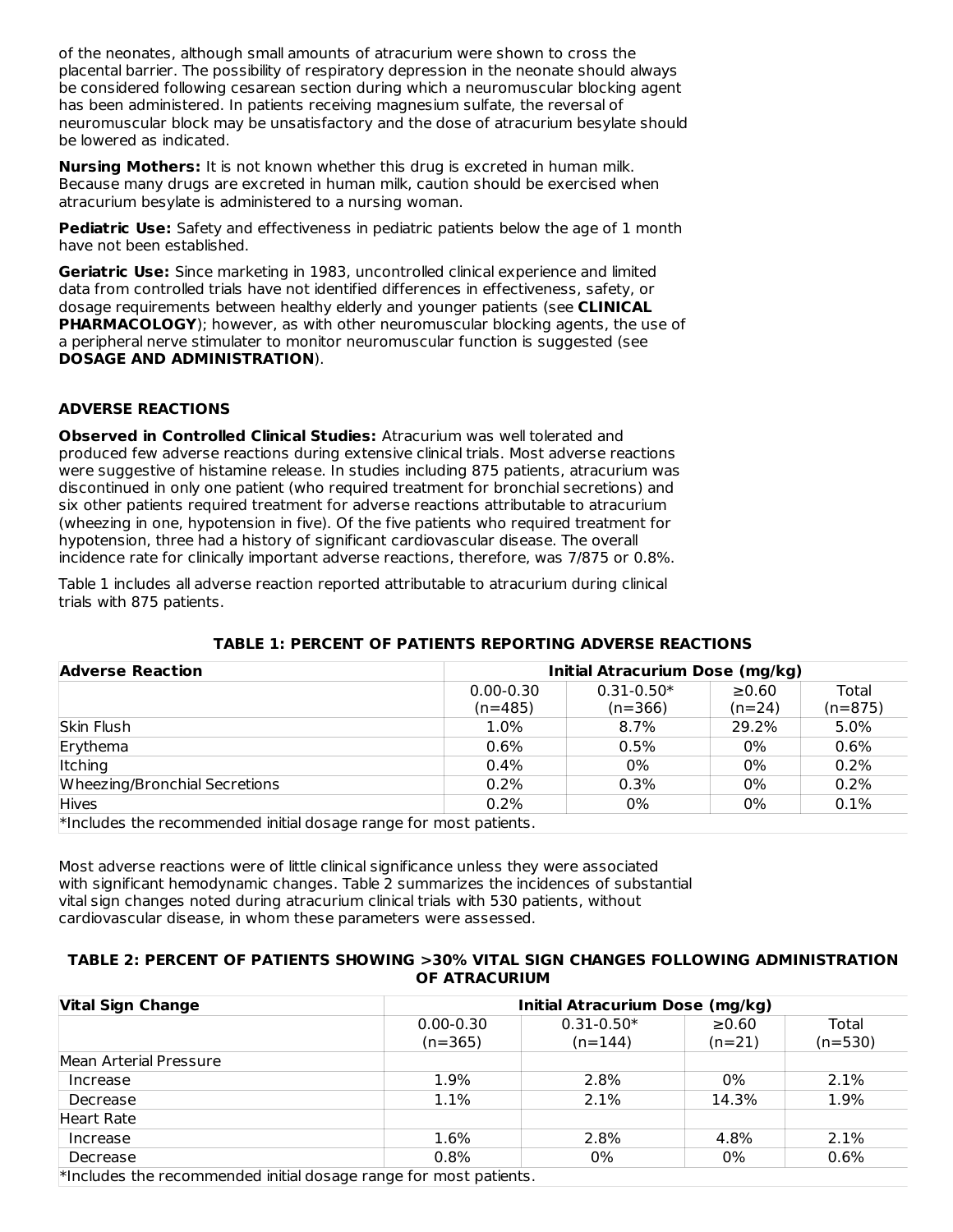**Observed in Clinical Practice:** Based on initial clinical practice experience in approximately 3 million patients who received atracurium in the U.S. and in the United Kingdom, spontaneously reported adverse reactions were uncommon (approximately 0.01% to 0.02%). The following adverse reactions are among the most frequently reported, but there are insufficient data to support an estimate of their incidence:

General: Allergic reactions (anaphylactic or anaphylactoid responses) which, in rare instances, were severe (e.g., cardiac arrest)

Musculoskeletal: Inadequate block, prolonged block

Cardiovascular: Hypotension, vasodilatation (flushing), tachycardia, bradycardia

Respiratory: Dyspnea, bronchospasm, laryngospasm

Integumentary: Rash, urticaria, reaction at injection site

There have been rare spontaneous reports of seizures in ICU patients following longterm infusion of atracurium to support mechanical ventilation. There are insufficient data to define the contribution, if any, of atracurium and/or its metabolite laudanosine (See **PRECAUTIONS: Long-Term Use in Intensive Care Unit [ICU]**).

There have been post-marketing reports of severe allergic reactions (anaphylactic and anaphylactoid reactions) associated with use of neuromuscular blocking agents, including atracurium besylate. These reactions, in some cases, have been lifethreatening and fatal. Because these reactions were reported voluntarily from a population of uncertain size, it is not possible to reliably estimate their frequency (see **WARNINGS** and **PRECAUTIONS**).

## **OVERDOSAGE**

There has been limited experience with overdosage of atracurium besylate. The possibility of iatrogenic overdosage can be minimized by carefully monitoring muscle twitch response to peripheral nerve stimulation. Excessive doses of atracurium can be expected to produce enhanced pharmacological effects. Overdosage may increase the risk of histamine release and cardiovascular effects, especially hypotension. If cardiovascular support is necessary, this should include proper positioning, fluid administration, and the use of vasopressor agents if necessary. The patient's airway should be assured, with manual or mechanical ventilation maintained as necessary. A longer duration of neuromuscular block may result from overdosage and a peripheral nerve stimulator should be used to monitor recovery. Recovery may be facilitated by administration of an anticholinesterase reversing agent such as neostigmine, edrophonium, or pyridostigmine, in conjunction with an anticholinergic agent such as atropine or glycopyrrolate. The appropriate package inserts should be consulted for prescribing information.

Three pediatric patients (3 weeks, 4 and 5 months of age) unintentionally received doses of 0.8 mg/kg to 1 mg/kg of atracurium besylate. The time to 25% recovery (50 to 55 minutes) following these doses, which were 5 to 6 times the  $\mathsf{ED}_{95}$  dose, was moderately longer than the corresponding time observed following doses 2 to 2.5 times the atracurium ED<sub>95</sub> dose in infants (22 to 36 minutes). Cardiovascular changes were minimal. Nonetheless the possibility of cardiovascular changes must be considered in the case of overdose.

An adult patient (17 years of age) unintentionally received an initial dose of 1.3 mg/kg of atracurium besylate. The time from injection to 25% recovery (83 minutes) was approximately twice that observed following maximum recommended doses in adults (35 to 45 minutes). The patient experienced moderate hemodynamic changes (13% increase in mean arterial pressure and 27% increase in heart rate) which persisted for 40 minutes and did not require treatment.

The intravenous  $\mathsf{LD}_{50}\mathsf{s}$  determined in non-ventilated male and female albino mice and male Wistar rats were 1.9, 2.01 and 1.31 mg/kg, respectively. Deaths occurred within 2 minutes and were caused by respiratory paralysis. The subcutaneous  $\mathsf{LD}_{50}$  determined in non-ventilated male Wistar rats was 282.8 mg/kg. Tremors, ptosis, loss of reflexes and respiratory failure preceded death which occurred 45 to 120 minutes after injection.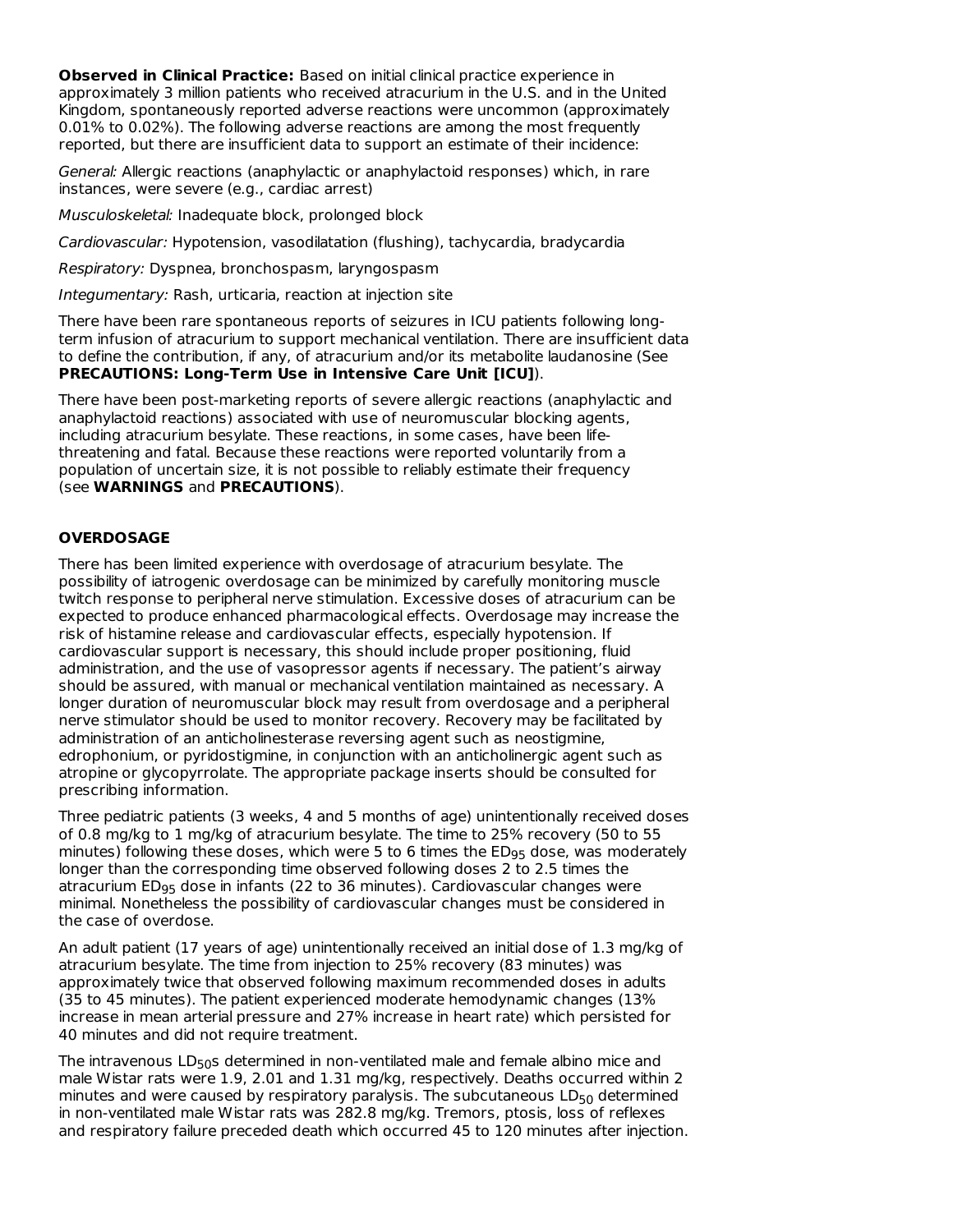## **DOSAGE AND ADMINISTRATION**

To avoid distress to the patient, atracurium should not be administered before unconsciousness has been induced. Atracurium should not be mixed in the same syringe, or administered simultaneously through the same needle, with alkaline solutions (e.g., barbiturate solutions).

Atracurium besylate should be administered intravenously. DO NOT GIVE ATRACURIUM BESYLATE BY INTRAMUSCULAR ADMINISTRATION. Intramuscular administration of atracurium besylate may result in tissue irritation and there are no clinical data to support this route of administration.

As with other neuromuscular blocking agents, the use of a peripheral nerve stimulator will permit the most advantageous use of atracurium besylate, minimizing the possibility of overdosage or underdosage, and assist in the evaluation of recovery.

#### **Bolus Doses for Intubation and Maintenance of Neuromuscular Block:**

**Adults:** An atracurium besylate dose of 0.4 to 0.5 mg/kg (1.7 to 2.2 times the ED<sub>95</sub>), given as an intravenous bolus injection, is the recommended initial dose for most patients. With this dose, good or excellent conditions for nonemergency intubation can be expected in 2 to 2.5 minutes in most patients, with maximum neuromuscular block achieved approximately 3 to 5 minutes after injection. Clinically required neuromuscular block generally lasts 20 to 35 minutes under balanced anesthesia. Under balanced anesthesia, recovery to 25% of control is achieved approximately 35 to 45 minutes after injection, and recovery is usually 95% complete approximately 60 minutes after injection.

Atracurium is potentiated by isoflurane or enflurane anesthesia. The same initial atracurium besylate dose of 0.4 to 0.5 mg/kg may be used for intubation prior to administration of these inhalation agents; however, if atracurium is first administered under steady-state of isoflurane or enflurane, the initial atracurium besylate dose should be reduced by approximately one-third, i.e., to 0.25 to 0.35 mg/kg, to adjust for the potentiating effects of these anesthetic agents. With halothane, which has only a marginal (approximately 20%) potentiating effect on atracurium, smaller dosage reductions may be considered.

Atracurium besylate doses of 0.08 to 0.10 mg/kg are recommended for maintenance of neuromuscular block during prolonged surgical procedures. The first maintenance dose will generally be required 20 to 45 minutes after the initial atracurium besylate injection, but the need for maintenance doses should be determined by clinical criteria. Because atracurium lacks cumulative effects, maintenance doses may be administered at relatively regular intervals for each patient, ranging approximately from 15 to 25 minutes under balanced anesthesia, slightly longer under isoflurane or enflurane. Higher atracurium doses (up to 0.2 mg/kg) permit maintenance dosing at longer intervals.

**Pediatric Patients:** No atracurium dosage adjustments are required for pediatric patients two years of age or older. An atracurium besylate dose of 0.3 to 0.4 mg/kg is recommended as the initial dose for infants (1 month to 2 years of age) under halothane anesthesia. Maintenance doses may be required with slightly greater frequency in infants and children than in adults.

**Special Considerations:** An initial atracurium besylate dose of 0.3 to 0.4 mg/kg, given slowly or in divided doses over one minute, is recommended for adults, children, or infants with significant cardiovascular disease and for adults, children, or infants with any history (e.g., severe anaphylactoid reactions or asthma) suggesting a greater risk of histamine release.

Dosage reductions must be considered also in patients with neuromuscular disease, severe electrolyte disorders, or carcinomatosis in which potentiation of neuromuscular block or difficulties with reversal have been demonstrated. There has been no clinical experience with atracurium in these patients, and no specific dosage adjustments can be recommended. No atracurium dosage adjustments are required for patients with renal disease.

An initial atracurium besylate dose of 0.3 to 0.4 mg/kg is recommended for adults following the use of succinylcholine for intubation under balanced anesthesia. Further reductions may be desirable with the use of potent inhalation anesthetics. The patient should be permitted to recover from the effects of succinylcholine prior to atracurium administration. Insufficient data are available for recommendation of a specific initial atracurium dose for administration following the use of succinylcholine in children and infants.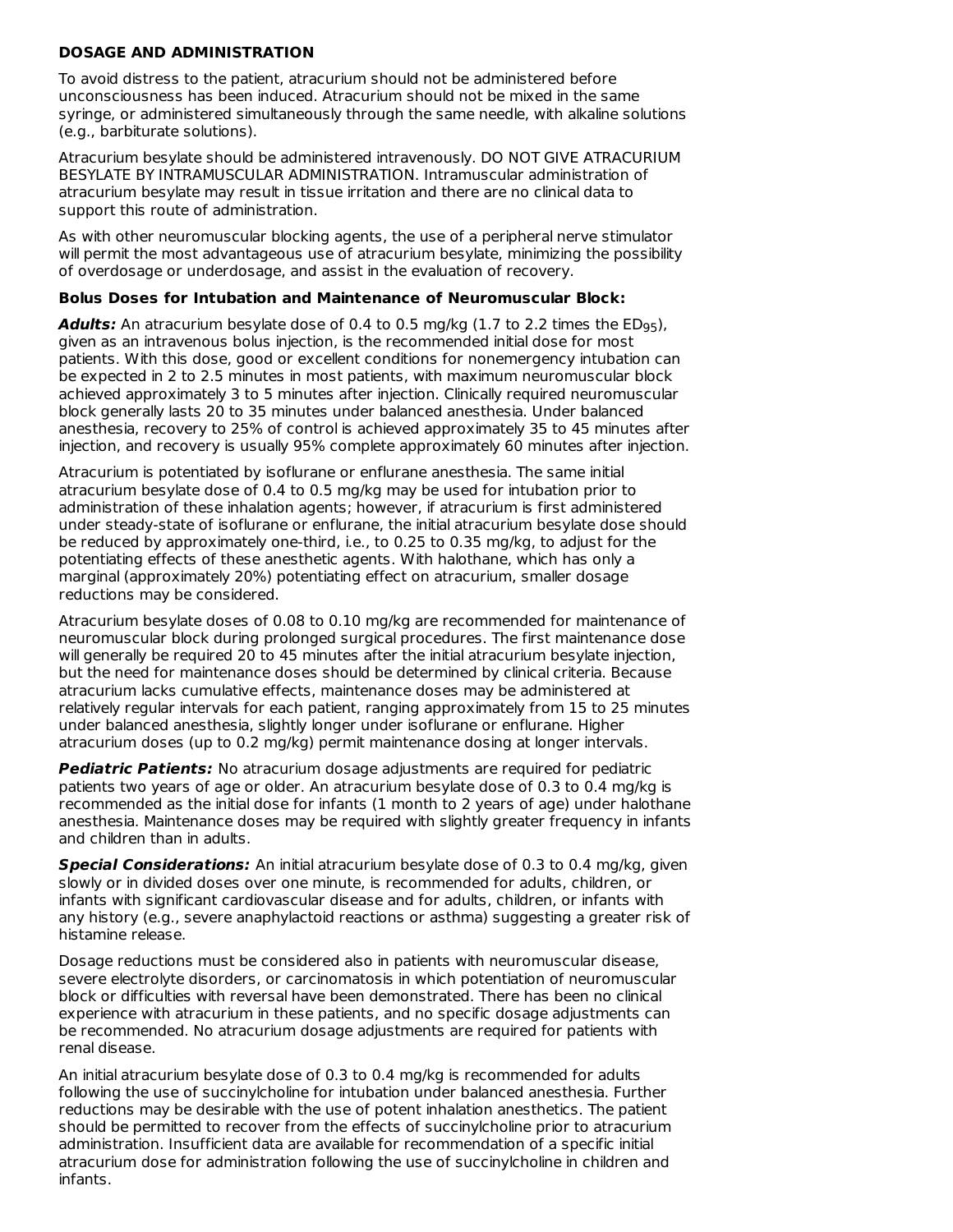#### **Use by Continuous Infusion:**

**Infusion in the Operating Room (OR):** After administration of a recommended initial bolus dose of atracurium besylate injection (0.3 to 0.5 mg/kg), a diluted solution of atracurium besylate can be administered by continuous infusion to adults and pediatric patients aged 2 or more years for maintenance of neuromuscular block during extended surgical procedures.

Infusion of atracurium should be individualized for each patient. The rate of administration should be adjusted according to the patient's response as determined by peripheral nerve stimulation. Accurate dosing is best achieved using a precision infusion device.

Infusion of atracurium should be initiated only after early evidence of spontaneous recovery from the bolus dose. An initial infusion rate of 9 to 10 mcg/kg/min may be required to rapidly counteract the spontaneous recovery of neuromuscular function. Thereafter, a rate of 5 to 9 mcg/kg/min should be adequate to maintain continuous neuromuscular block in the range of 89% to 99% in most pediatric and adult patients under balanced anesthesia. Occasional patients may require infusion rates as low as 2 mcg/kg/min or as high as 15 mcg/kg/min.

The neuromuscular blocking effect of atracurium administered by infusion is potentiated by enflurane or isoflurane and, to a lesser extent, by halothane. Reduction in the infusion rate of atracurium should, therefore, be considered for patients receiving inhalation anesthesia. The rate of atracurium infusion should be reduced by approximately one-third in the presence of steady-state enflurane or isoflurane anesthesia; smaller reductions should be considered in the presence of halothane.

In patients undergoing cardiopulmonary bypass with induced hypothermia, the rate of infusion of atracurium required to maintain adequate surgical relaxation during hypothermia (25° to 28°C) has been shown to be approximately half the rate required during normothermia.

Spontaneous recovery from neuromuscular block following discontinuation of atracurium infusion may be expected to proceed at a rate comparable to that following administration of a single bolus dose.

**Infusion in the Intensive Care Unit (ICU):** The principles for infusion of atracurium in the OR are also applicable to use in the ICU.

An infusion rate of 11 to 13 mcg/kg/min (range: 4.5 to 29.5) should provide adequate neuromuscular block in adult patients in an ICU. Limited information suggests that infusion rates required for pediatric patients in the ICU may be higher than in adult patients. There may be wide interpatient variability in dosage requirements and these requirements may increase or decrease with time (see **PRECAUTIONS: Long-Term Use in Intensive Care Unit [ICU]**). Following recovery from neuromuscular block, readministration of a bolus dose may be necessary to quickly reestablish neuromuscular block prior to reinstitution of the infusion.

**Infusion Rate Tables:** The amount of infusion solution required per minute will depend upon the concentration of atracurium in the infusion solution, the desired dose of atracurium, and the patient's weight. The following tables provide guidelines for delivery, in mL/hr (equivalent to microdrops/min when 60 microdrops  $= 1$  mL), of atracurium solutions in concentrations of 0.2 mg/mL (20 mg in 100 mL) or 0.5 mg/mL (50 mg in 100 mL) with an infusion pump or a gravity flow device.

| Table 3: Atracurium Besylate Infusion Rates for a Concentration of 0.2 mg/mL |
|------------------------------------------------------------------------------|
| Dura Delizemz Dete (meallzelmin)                                             |

|                     |                                       | Drug Delivery Rate (mcg/kg/min) |     |     |     |     |     |     |     |
|---------------------|---------------------------------------|---------------------------------|-----|-----|-----|-----|-----|-----|-----|
| Patient Weight (kg) | 5                                     | 6                               |     | 8   | 9   | 10  | 11  | 12  | 13  |
|                     | <b>Infusion Delivery Rate (mL/hr)</b> |                                 |     |     |     |     |     |     |     |
| 30                  | 45                                    | 54                              | 63  | 72  | 81  | 90  | 99  | 108 | 117 |
| 35                  | 53                                    | 63                              | 74  | 84  | 95  | 105 | 116 | 126 | 137 |
| 40                  | 60                                    | 72                              | 84  | 96  | 108 | 120 | 132 | 144 | 156 |
| 45                  | 68                                    | 81                              | 95  | 108 | 122 | 135 | 149 | 162 | 176 |
| 50                  | 75                                    | 90                              | 105 | 120 | 135 | 150 | 165 | 180 | 195 |
| 55                  | 83                                    | 99                              | 116 | 132 | 149 | 165 | 182 | 198 | 215 |
| 60                  | 90                                    | 108                             | 126 | 144 | 162 | 180 | 198 | 216 | 234 |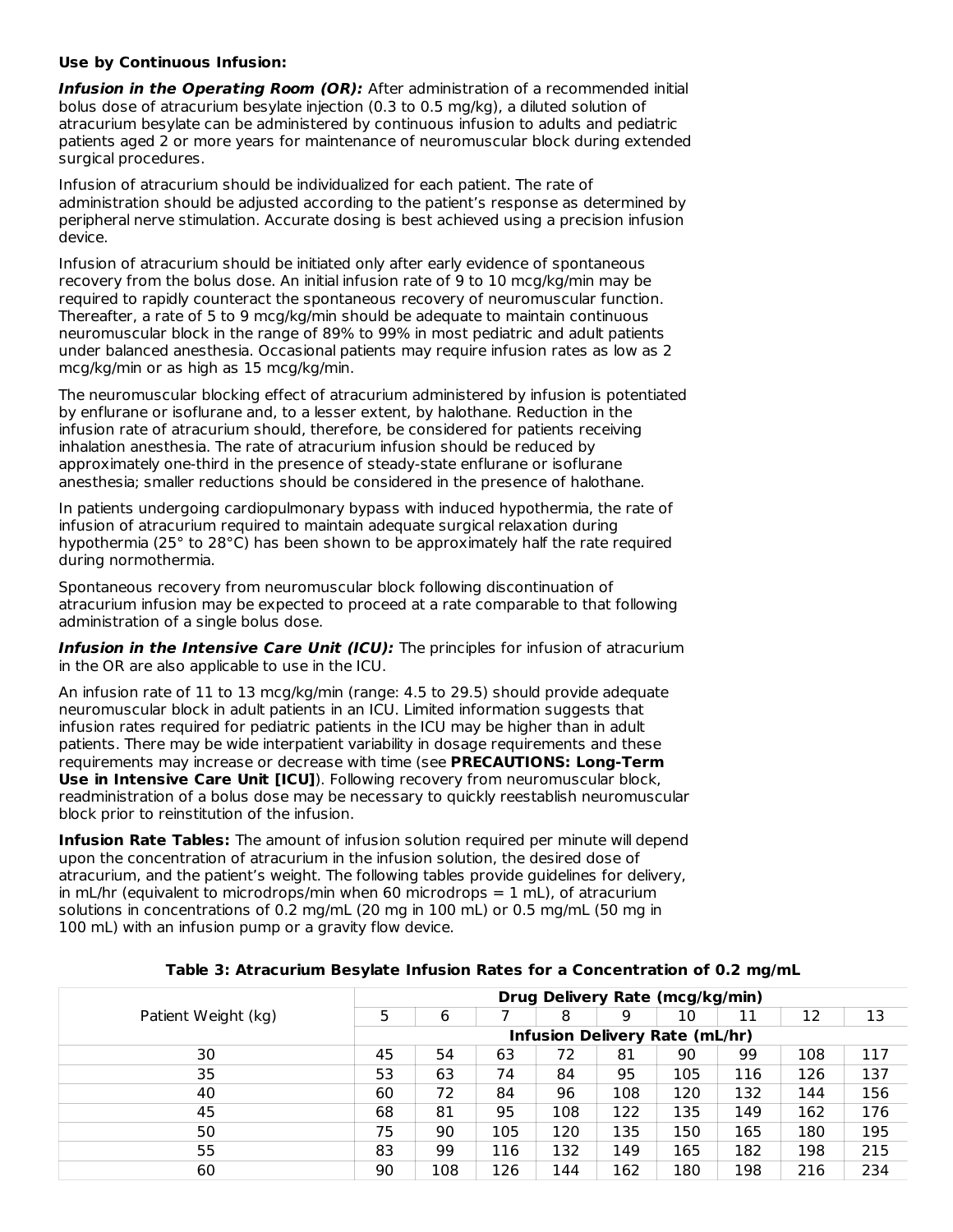| 65  | 98  | 117 | 137 | 156 | 176 | 195 | 215 | 234 | 254 |
|-----|-----|-----|-----|-----|-----|-----|-----|-----|-----|
| 70  | 105 | 126 | 147 | 168 | 189 | 210 | 231 | 252 | 273 |
| 75  | 113 | 135 | 158 | 180 | 203 | 225 | 248 | 270 | 293 |
| 80  | 120 | 144 | 168 | 192 | 216 | 240 | 264 | 288 | 312 |
| 90  | 135 | 162 | 189 | 216 | 243 | 270 | 297 | 324 | 351 |
| 100 | 150 | 180 | 210 | 240 | 270 | 300 | 330 | 360 | 390 |

**Table 4: Atracurium Besylate Infusion Rates for a Concentration of 0.5 mg/mL**

|                     | Drug Delivery Rate (mcg/kg/min) |    |    |    |                                       |     |     |     |     |
|---------------------|---------------------------------|----|----|----|---------------------------------------|-----|-----|-----|-----|
| Patient Weight (kg) | 5                               | 6  |    | 8  | 9                                     | 10  | 11  | 12  | 13  |
|                     |                                 |    |    |    | <b>Infusion Delivery Rate (mL/hr)</b> |     |     |     |     |
| 30                  | 18                              | 22 | 25 | 29 | 32                                    | 36  | 40  | 43  | 47  |
| 35                  | 21                              | 25 | 29 | 34 | 38                                    | 42  | 46  | 50  | 55  |
| 40                  | 24                              | 29 | 34 | 38 | 43                                    | 48  | 53  | 58  | 62  |
| 45                  | 27                              | 32 | 38 | 43 | 49                                    | 54  | 59  | 65  | 70  |
| 50                  | 30                              | 36 | 42 | 48 | 54                                    | 60  | 66  | 72  | 78  |
| 55                  | 33                              | 40 | 46 | 53 | 59                                    | 66  | 73  | 79  | 86  |
| 60                  | 36                              | 43 | 50 | 58 | 65                                    | 72  | 79  | 86  | 94  |
| 65                  | 39                              | 47 | 55 | 62 | 70                                    | 78  | 86  | 94  | 101 |
| 70                  | 42                              | 50 | 59 | 67 | 76                                    | 84  | 92  | 101 | 109 |
| 75                  | 45                              | 54 | 63 | 72 | 81                                    | 90  | 99  | 108 | 117 |
| 80                  | 48                              | 58 | 67 | 77 | 86                                    | 96  | 106 | 115 | 125 |
| 90                  | 54                              | 65 | 76 | 86 | 97                                    | 108 | 119 | 130 | 140 |
| 100                 | 60                              | 72 | 84 | 96 | 108                                   | 120 | 132 | 144 | 156 |

**Compatibility and Admixtures:** Atracurium besylate infusion solutions may be prepared by admixing atracurium besylate injection with an appropriate diluent such as 5% Dextrose Injection, 0.9% Sodium Chloride Injection, or 5% Dextrose and 0.9% Sodium Chloride Injection. Infusion solutions should be used within 24 hours of preparation. Unused solutions should be discarded. Solutions containing 0.2 mg/mL or 0.5 mg/mL atracurium besylate in the above diluents may be stored either under refrigeration or at room temperature for 24 hours without significant loss of potency. Care should be taken during admixture to prevent inadvertent contamination. Visually inspect prior to administration.

Spontaneous degradation of atracurium besylate has been demonstrated to occur more rapidly in Lactated Ringer's solution than in 0.9% sodium chloride solution. Therefore, it is recommended that Lactated Ringer's Injection not be used as a diluent in preparing solutions of atracurium besylate injection for infusion.

Parenteral drug products should be inspected visually for particulate matter and discoloration prior to administration, whenever solution and container permit.

**Risk of Medication Errors:** Accidental administration of neuromuscular blocking agents may be fatal. Store atracurium besylate with the cap and ferrule intact and in a manner that minimizes the possibility of selecting the wrong product.

# **HOW SUPPLIED**

Atracurium Besylate Injection USP, each mL containing 10 mg atracurium besylate, is supplied as follows:

| Unit of Sale                                                       | Concentration                  |
|--------------------------------------------------------------------|--------------------------------|
| NDC 0409-1109-01                                                   | $50 \text{ mg}/5 \text{ mL}$   |
| Carton of 10 Single dose Vials                                     | $(10 \text{ mg/mL})$           |
| <b>NDC 0409-1105-02</b>                                            | $100 \text{ mg}/10 \text{ mL}$ |
| <sup>*</sup> Carton of 10 Multiple dose Vials $(10 \text{ mg/mL})$ |                                |

\* Contains benzyl alcohol (see **WARNINGS**).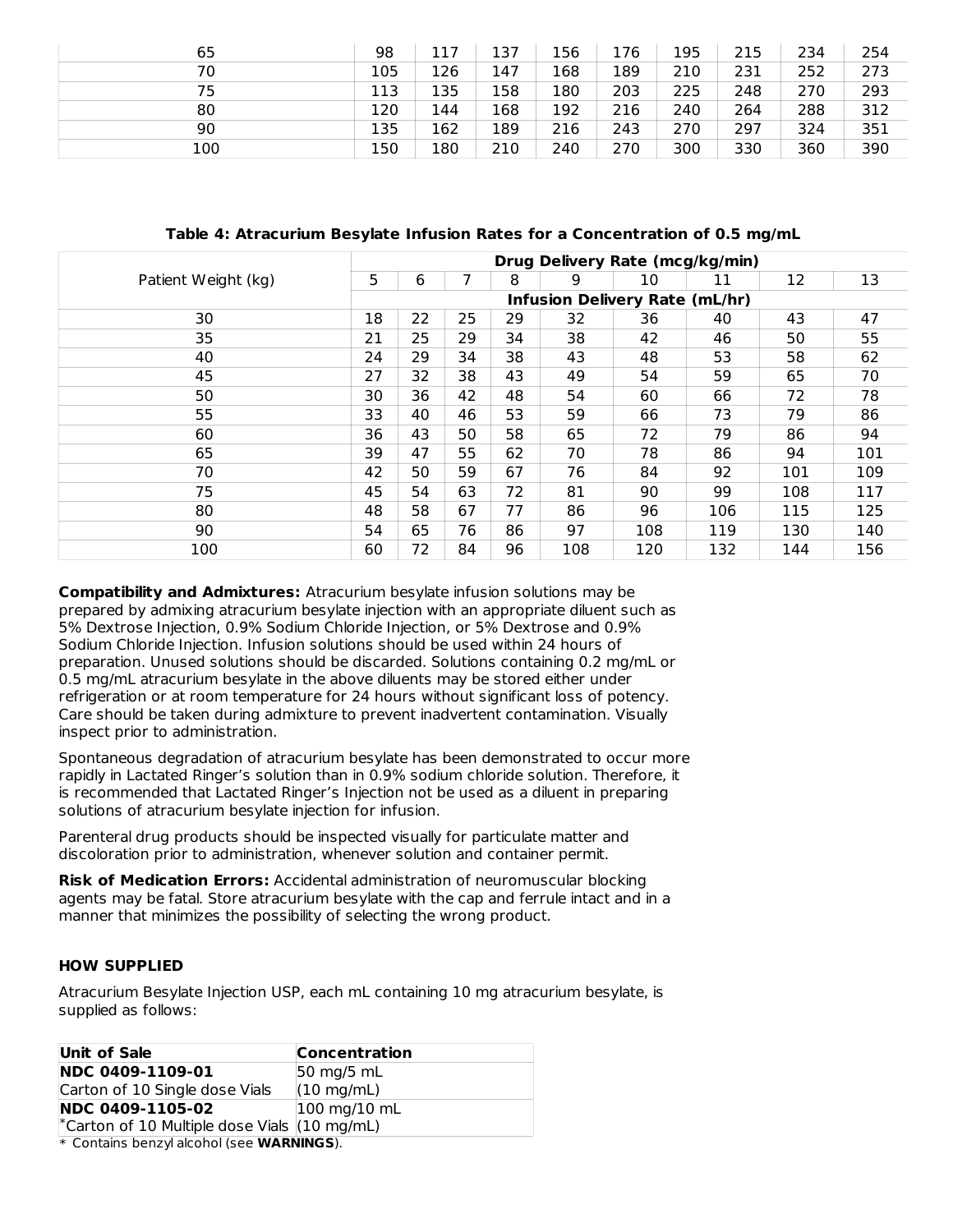Atracurium Besylate Injection should be refrigerated at 2°C to 8°C (36°F to 46°F) to preserve potency. **DO NOT FREEZE. Protect from light.** Keep vials in carton until time of use.

Upon removal from refrigeration to room temperature storage conditions (25°C/77°F), use Atracurium Besylate Injection within 14 days even if rerefrigerated.

Manufactured by: Gland Pharma Limited; Hyderabad 500043, India

Manufactured for: Hospira, Inc. Lake Forest, IL 60045 USA

LAB-1214-4.0 Revised: 07/2021

## **PRINCIPAL DISPLAY PANEL - 10 mL Vial Label**

NDC 0409-1105-22

#### **Atracurium Besylate Injection USP**

**100 mg/10 mL** (10 mg/mL)

#### **WARNING: Paralyzing Agent**

# **FOR INTRAVENOUS INJECTION**

Sterile, non-pyrogenic

#### **Rx only**

#### **Hospira**

| NDC 0409-1105-22<br><b>Atracurium</b><br><b>Besylate Injection USP</b><br>100 mg/10 mL<br>$(10 \text{ mg/mL})$              | 10 mL Multiple Dose Vial<br>WARNING: Paralyzing Agent. Causes Respiratory Arrest.<br>Facilities must be immediately available for artificial respiration.<br><b>REFRIGERATE:</b> Store at 2°C to 8°C (36°F to 46°F).<br>DO NOT FREEZE. Protect from light.<br>Upon removal from refrigeration to room temperature, use<br>within 14 days even if rerefrigerated. | Un Varnish Area<br>mm<br>x9<br>5<br>23<br>ᡡ<br>0                    |
|-----------------------------------------------------------------------------------------------------------------------------|------------------------------------------------------------------------------------------------------------------------------------------------------------------------------------------------------------------------------------------------------------------------------------------------------------------------------------------------------------------|---------------------------------------------------------------------|
| <b>WARNING: Paralyzing Agent</b><br><b>FOR INTRAVENOUS INJECTION</b><br>Sterile, non-pyrogenic<br><b>Rx</b> only<br>Hospira | Discard by:____<br>Manufactured for:<br>Manufactured by:<br>Gland Pharma Limited;<br>Hyderabad 500043, India<br>Hospira, Inc.<br>Lake Forest, IL 60045 USA<br>M.L.No.: 103/AP/RR/97/F/R<br>LAB-018550-01                                                                                                                                                         | $\sim$<br>0<br>0<br>යි<br>ے<br>ح<br>$\overline{\mathsf{d}}$<br>Exp. |

# **PRINCIPAL DISPLAY PANEL - 10 mL Vial Carton**

NDC 0409-1105-02 Contains 10 of NDC 0409-1105-22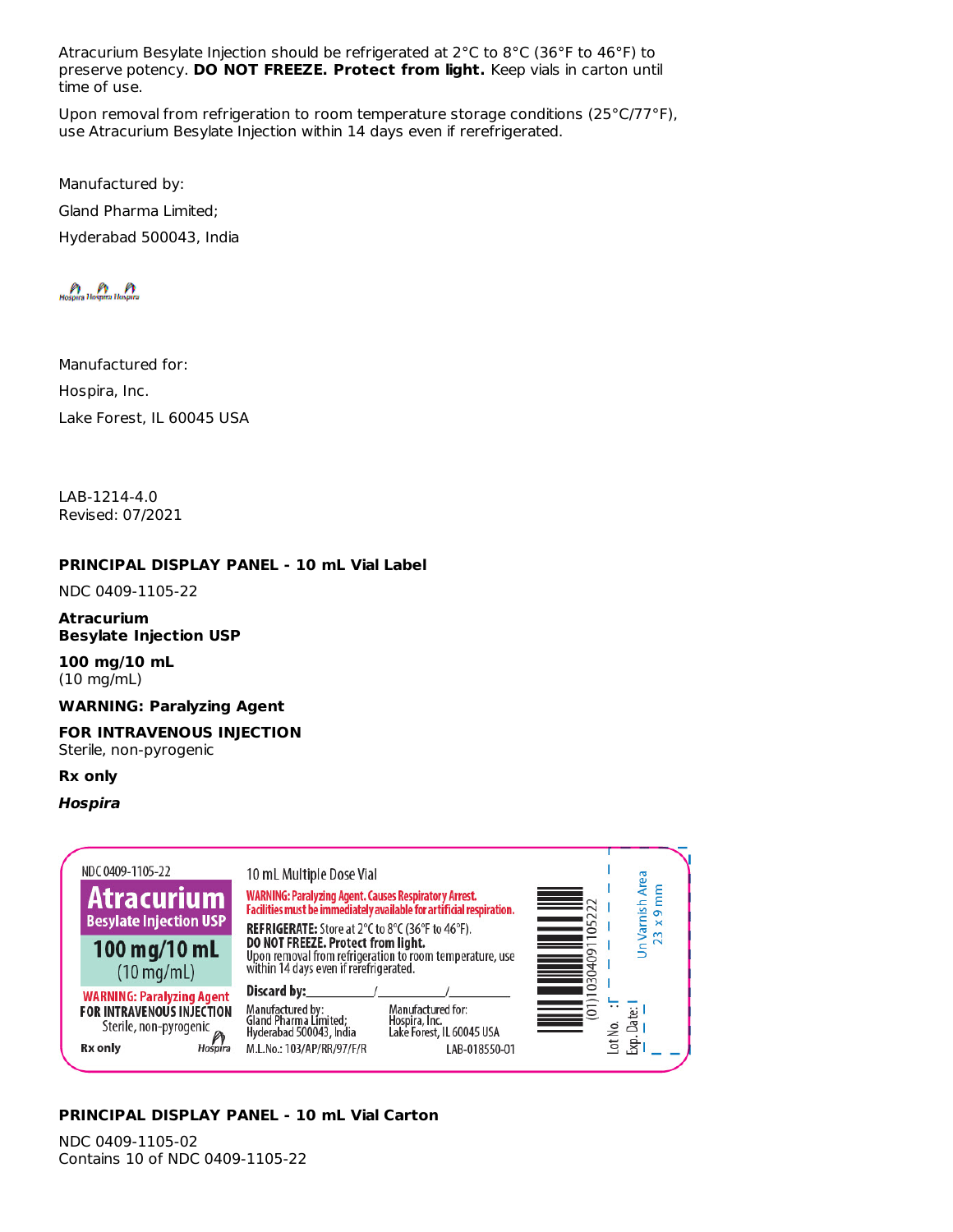10 x 10 mL Multiple Dose Vials

Atracurium Besylate Injection USP

100 mg/10 mL (10 mg/mL)

WARNING: Paralyzing Agent

FOR INTRAVENOUS INJECTION Sterile, non-pyrogenic

Rx only

Hospira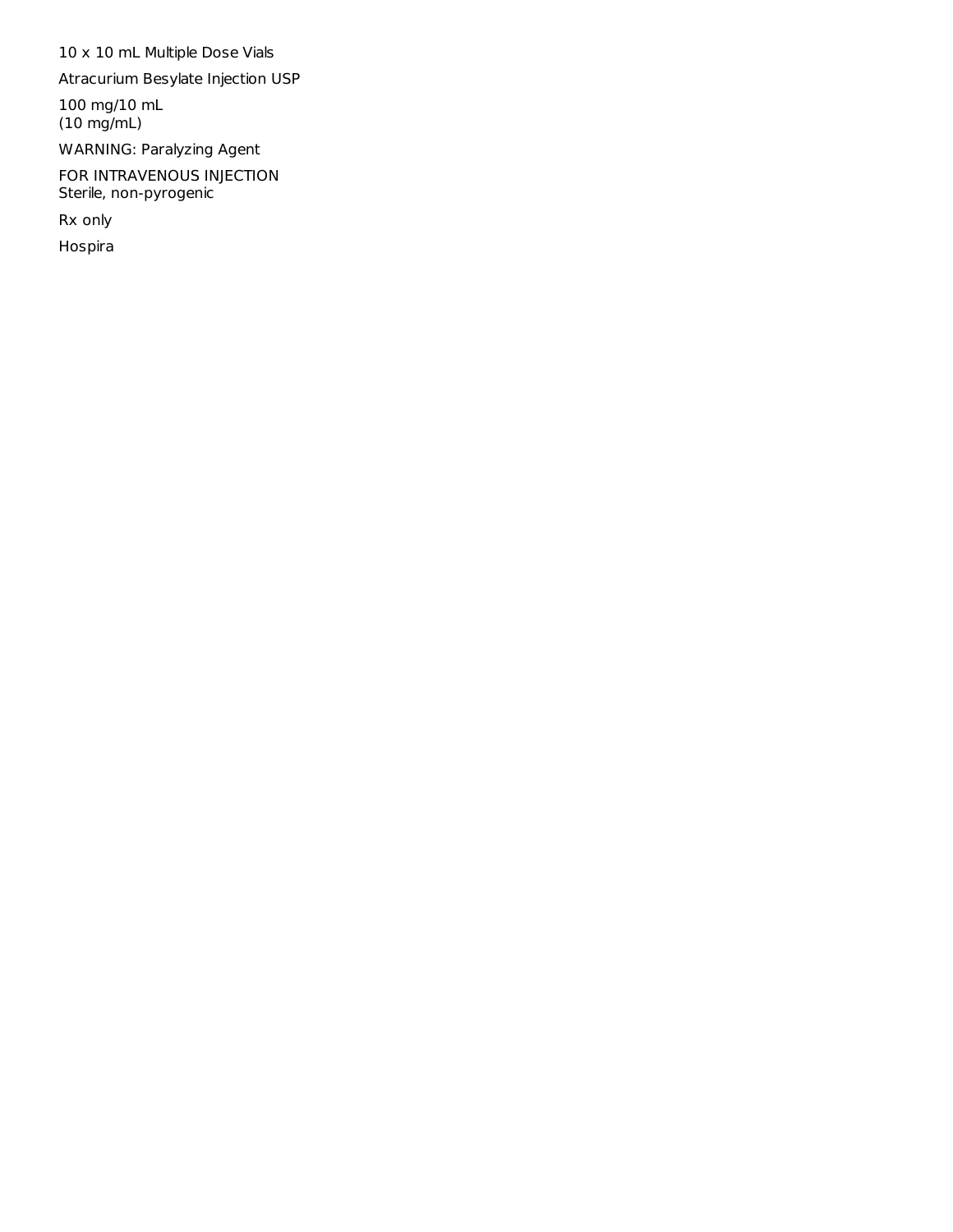

#### **PRINCIPAL DISPLAY PANEL - 5 mL Vial Label**

#### NDC 0409-1109-11

**Atracurium Besylate Injection USP**

**50 mg/5 mL** (10 mg/mL)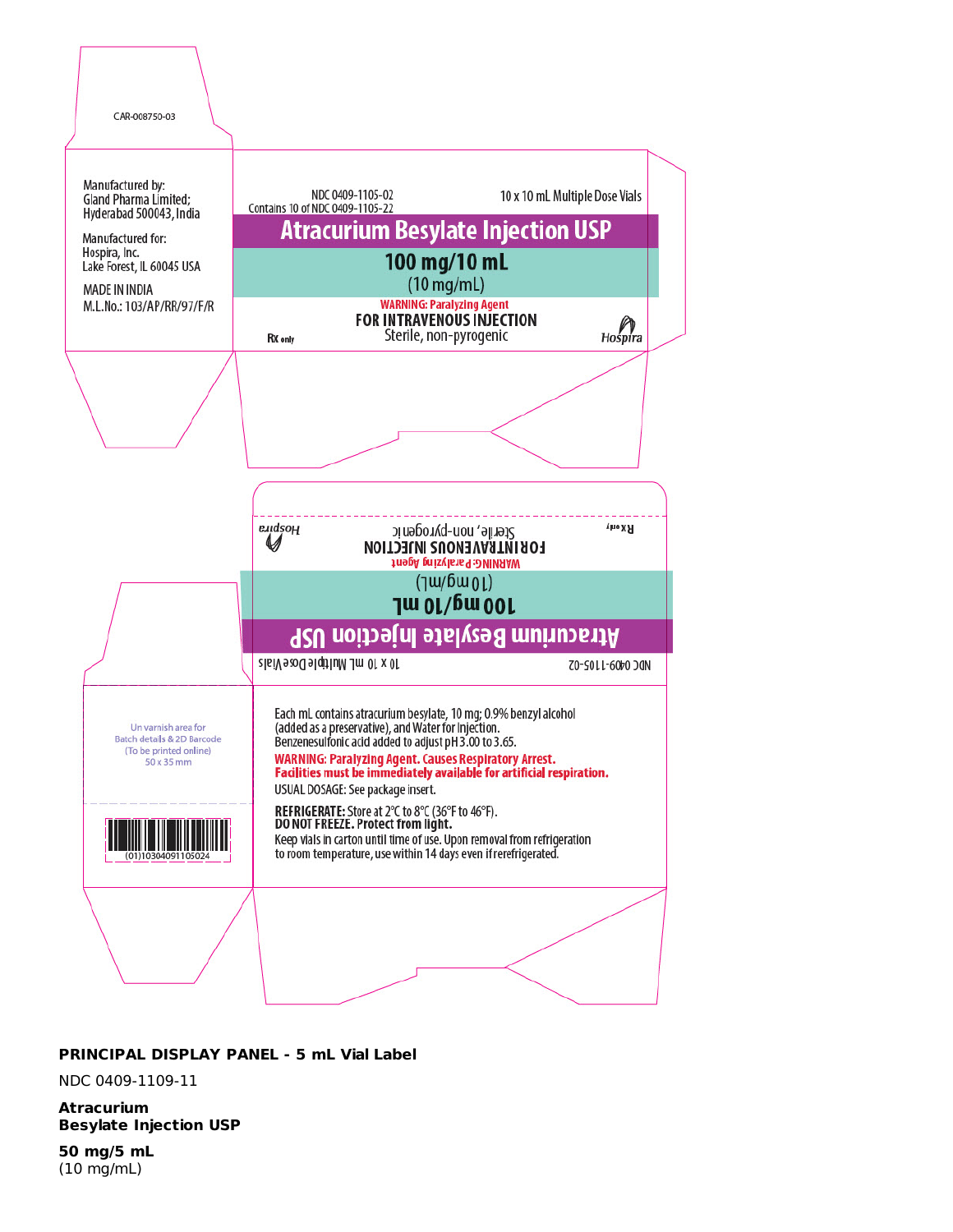#### **WARNING: Paralyzing Agent**

# **FOR INTRAVENOUS INJECTION**

Sterile, non-pyrogenic

## **Rx only**

## **Hospira**

![](_page_13_Figure_5.jpeg)

# **PRINCIPAL DISPLAY PANEL - 5 mL Vial Carton**

NDC 0409-1109-01 Contains 10 of NDC 0409-1109-11

10 x 5 mL Single Dose Vials

Atracurium Besylate Injection USP

50 mg/5 mL (10 mg/mL)

WARNING: Paralyzing Agent

FOR INTRAVENOUS INJECTION Sterile, non-pyrogenic

Rx only

Hospira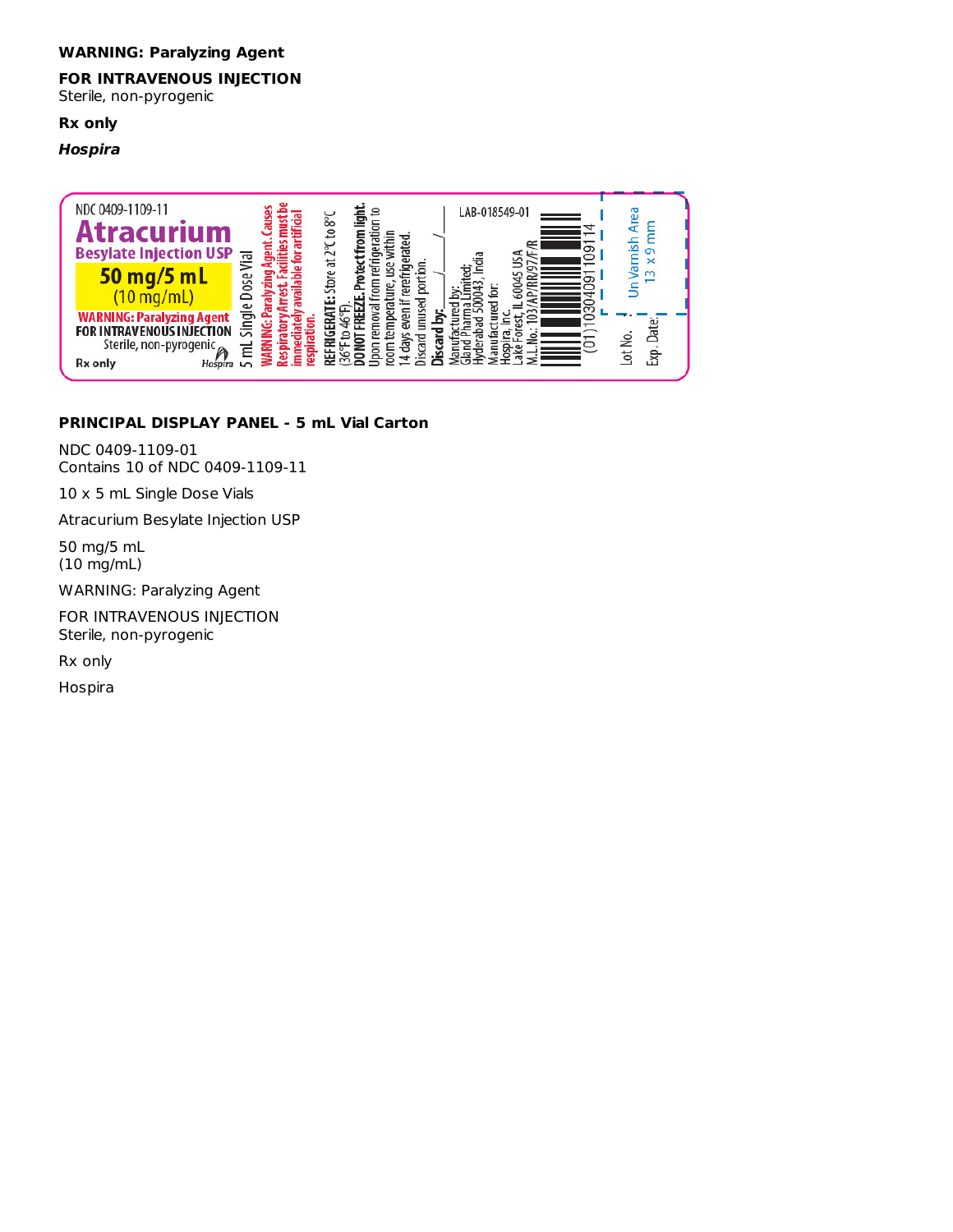![](_page_14_Figure_0.jpeg)

| <b>ATRACURIUM BESYLATE</b>              |                         |                           |               |  |  |  |
|-----------------------------------------|-------------------------|---------------------------|---------------|--|--|--|
| atracurium besylate injection, solution |                         |                           |               |  |  |  |
|                                         |                         |                           |               |  |  |  |
| <b>Product Information</b>              |                         |                           |               |  |  |  |
| <b>Product Type</b>                     | HUMAN PRESCRIPTION DRUG | <b>Item Code (Source)</b> | NDC:0409-1105 |  |  |  |
| <b>Route of Administration</b>          | <b>INTRAVENOUS</b>      |                           |               |  |  |  |
|                                         |                         |                           |               |  |  |  |
|                                         |                         |                           |               |  |  |  |
| <b>Active Ingredient/Active Moiety</b>  |                         |                           |               |  |  |  |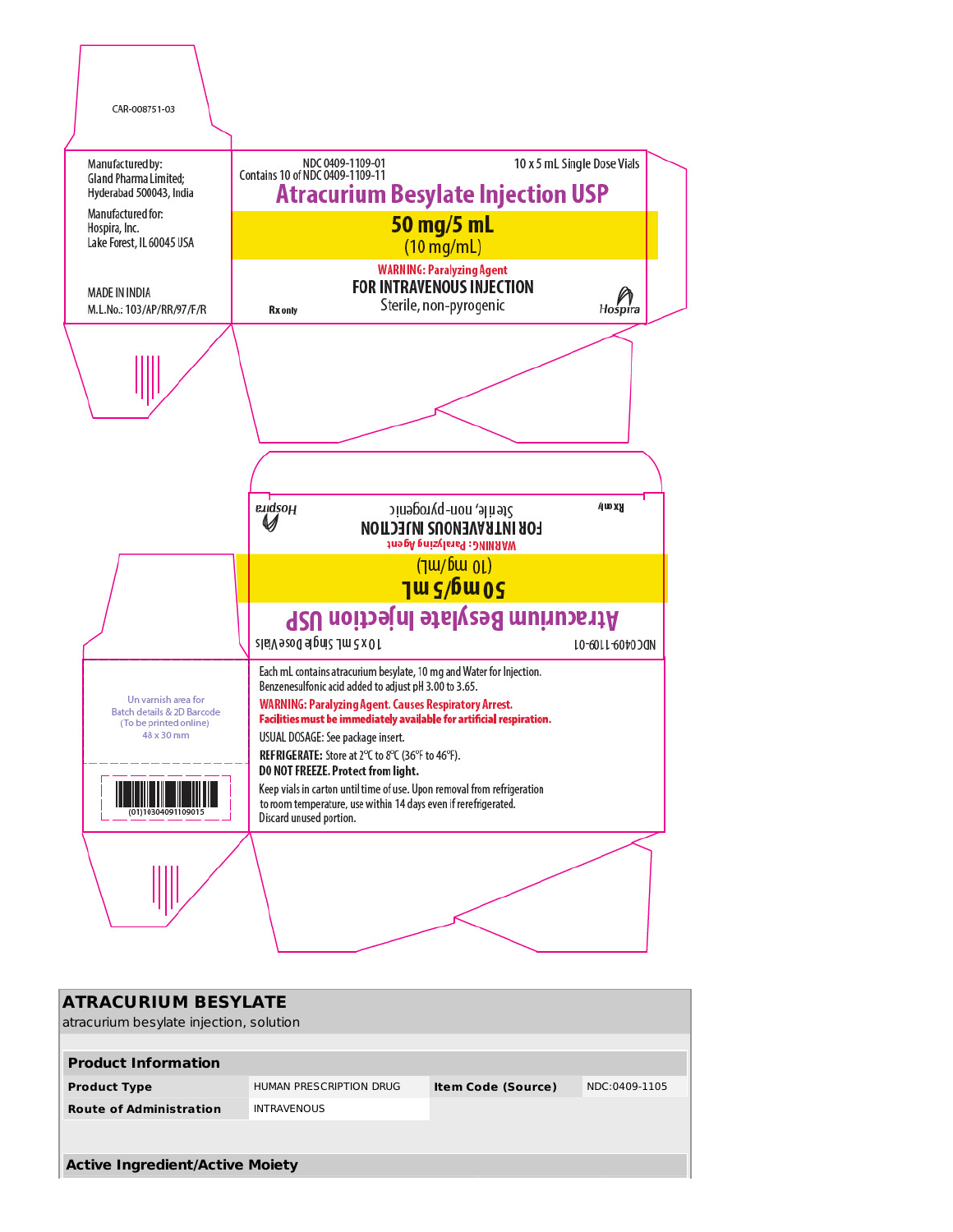| UNII:2GQ1IRY63P)                                                                                                                                                                                                                                   | Ingredient Name              |                                                                     |                                                       | <b>Basis of Strength</b><br>Strength  |              |                              |  |  |
|----------------------------------------------------------------------------------------------------------------------------------------------------------------------------------------------------------------------------------------------------|------------------------------|---------------------------------------------------------------------|-------------------------------------------------------|---------------------------------------|--------------|------------------------------|--|--|
|                                                                                                                                                                                                                                                    |                              | ATRACURIUM BESYLATE (UNII: 40AX66P76P) (ATRACURIUM -                | <b>ATRACURIUM</b><br>10 mg in 1 mL<br><b>BESYLATE</b> |                                       |              |                              |  |  |
|                                                                                                                                                                                                                                                    |                              |                                                                     |                                                       |                                       |              |                              |  |  |
| <b>Inactive Ingredients</b>                                                                                                                                                                                                                        |                              |                                                                     |                                                       |                                       |              |                              |  |  |
|                                                                                                                                                                                                                                                    |                              | <b>Ingredient Name</b>                                              |                                                       |                                       |              | <b>Strength</b>              |  |  |
| <b>BENZENESULFONIC ACID (UNII: 685928Z18A)</b>                                                                                                                                                                                                     |                              |                                                                     |                                                       |                                       |              |                              |  |  |
| <b>BENZYL ALCOHOL (UNII: LKG8494WBH)</b>                                                                                                                                                                                                           |                              |                                                                     |                                                       |                                       | 9 mg in 1 mL |                              |  |  |
|                                                                                                                                                                                                                                                    |                              |                                                                     |                                                       |                                       |              |                              |  |  |
| <b>Packaging</b>                                                                                                                                                                                                                                   |                              |                                                                     |                                                       |                                       |              | <b>Marketing End</b>         |  |  |
| <b>Item Code</b><br>#                                                                                                                                                                                                                              |                              | <b>Marketing Start</b><br><b>Package Description</b><br><b>Date</b> |                                                       |                                       |              |                              |  |  |
| NDC:0409-<br>1<br>1105-02                                                                                                                                                                                                                          | 10 in 1 CARTON               |                                                                     | 05/29/2013                                            |                                       |              |                              |  |  |
| NDC:0409-<br>$\mathbf{1}$<br>1105-22                                                                                                                                                                                                               | <b>Combination Product</b>   | 10 mL in 1 VIAL, MULTI-DOSE; Type 0: Not a                          |                                                       |                                       |              |                              |  |  |
|                                                                                                                                                                                                                                                    |                              |                                                                     |                                                       |                                       |              |                              |  |  |
|                                                                                                                                                                                                                                                    | <b>Marketing Information</b> |                                                                     |                                                       |                                       |              |                              |  |  |
| Marketing<br>Category                                                                                                                                                                                                                              |                              | <b>Application Number or Monograph</b><br><b>Citation</b>           |                                                       | <b>Marketing Start</b><br><b>Date</b> |              | <b>Marketing End</b><br>Date |  |  |
| <b>ANDA</b>                                                                                                                                                                                                                                        | ANDA090761                   |                                                                     | 05/29/2013                                            |                                       |              |                              |  |  |
|                                                                                                                                                                                                                                                    |                              |                                                                     |                                                       |                                       |              |                              |  |  |
| <b>Product Information</b>                                                                                                                                                                                                                         |                              |                                                                     |                                                       |                                       |              |                              |  |  |
| <b>Product Type</b>                                                                                                                                                                                                                                |                              | HUMAN PRESCRIPTION DRUG                                             |                                                       | <b>Item Code (Source)</b>             |              | NDC:0409-1109                |  |  |
| <b>Route of Administration</b>                                                                                                                                                                                                                     |                              | <b>INTRAVENOUS</b>                                                  |                                                       |                                       |              |                              |  |  |
|                                                                                                                                                                                                                                                    |                              |                                                                     |                                                       |                                       |              |                              |  |  |
|                                                                                                                                                                                                                                                    |                              |                                                                     |                                                       |                                       |              |                              |  |  |
|                                                                                                                                                                                                                                                    |                              |                                                                     |                                                       |                                       |              |                              |  |  |
|                                                                                                                                                                                                                                                    |                              | <b>Ingredient Name</b>                                              |                                                       | <b>Basis of Strength</b>              |              | Strength                     |  |  |
|                                                                                                                                                                                                                                                    |                              | ATRACURIUM BESYLATE (UNII: 40AX66P76P) (ATRACURIUM -                |                                                       | <b>ATRACURIUM</b><br><b>BESYLATE</b>  |              |                              |  |  |
|                                                                                                                                                                                                                                                    |                              |                                                                     |                                                       |                                       |              | 10 mg in 1 mL                |  |  |
|                                                                                                                                                                                                                                                    |                              |                                                                     |                                                       |                                       |              |                              |  |  |
|                                                                                                                                                                                                                                                    |                              | <b>Ingredient Name</b>                                              |                                                       |                                       |              | Strength                     |  |  |
|                                                                                                                                                                                                                                                    |                              |                                                                     |                                                       |                                       |              |                              |  |  |
|                                                                                                                                                                                                                                                    |                              |                                                                     |                                                       |                                       |              |                              |  |  |
| <b>Item Code</b>                                                                                                                                                                                                                                   |                              | <b>Package Description</b>                                          |                                                       | <b>Marketing Start</b><br>Date        |              | <b>Marketing End</b><br>Date |  |  |
| NDC:0409-<br>1109-01                                                                                                                                                                                                                               | 10 in 1 CARTON               |                                                                     | 02/25/2013                                            |                                       |              |                              |  |  |
| NDC:0409-<br>1109-11                                                                                                                                                                                                                               | <b>Combination Product</b>   | 5 mL in 1 VIAL, SINGLE-DOSE; Type 0: Not a                          |                                                       |                                       |              |                              |  |  |
|                                                                                                                                                                                                                                                    |                              |                                                                     |                                                       |                                       |              |                              |  |  |
|                                                                                                                                                                                                                                                    |                              |                                                                     |                                                       |                                       |              |                              |  |  |
| <b>Active Ingredient/Active Moiety</b><br>UNII:2GQ1IRY63P)<br><b>Inactive Ingredients</b><br><b>BENZENESULFONIC ACID (UNII: 685928Z18A)</b><br><b>Packaging</b><br>#<br>$\mathbf{1}$<br>1<br><b>Marketing Information</b><br>Marketing<br>Category |                              | <b>Application Number or Monograph</b><br><b>Citation</b>           |                                                       | <b>Marketing Start</b><br>Date        |              | <b>Marketing End</b><br>Date |  |  |

**Labeler -** Hospira, Inc. (141588017)